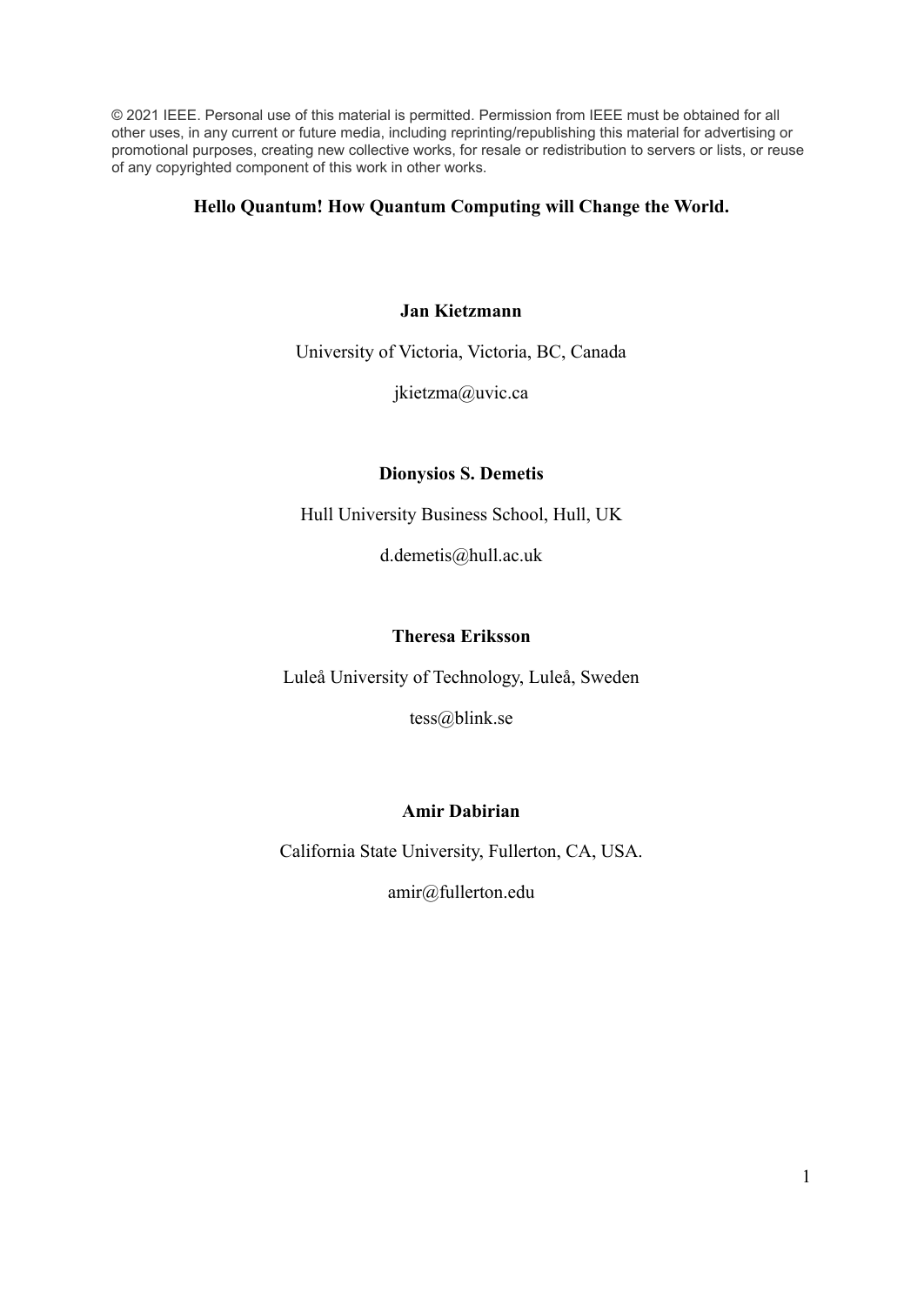#### **Hello Quantum! How Quantum Computing will Change the World.**

The world of information technology is buzzing around the possibilities that quantum computers might open up for organisations. But what are quantum computers and what could be their business potential, eventually?

Part of why quantum computers are steeped in mystery is because they rely on some very strange properties of the microcosm. From quantum interference to quantum entanglement, not to mention some of the underlying philosophical quantum implications like the possibilities for multiple universes and the foundations of quantum physics that revolve around peculiar mathematical formulations, quantum computers have been under development for decades, with IBM, D-Wave, and Google being amongst a handful of companies investing in this space.

But if you let all the esoteric constructs aside, a quantum computer is *just* a computer in that it processes data, and *quantum* in the sense that it relies on the principles of quantum physics. The latter does imply some special equipment and conditions, for example, cryogenics and super cool temperatures. The big difference when we compare it to classical computing, though, is that data is being processed fundamentally differently.

Classical computers rest on the theory of computation that has traditionally been close to physical processes. Classical computing (also referred to as Turing Computing) performs calculations using **binary bits** that travel through silicon chips, logical gates and so on. Because of their binary nature, each bit can be either be **0 or 1**. With two bits, four 'states' (read: combinations of zeros and ones) are possible (0-0, 0-1, 1-0, 1-1), eight with three bits  $(2<sup>3</sup>)$ , and so on. While computers have become smaller, faster, and cheaper, these basics have not changed since the first prototype binary computer was built by American physicist and inventor John Atanasoff in 1939.

Quantum computing is a concept first proposed in the 1980s by physicist Paul Benioff and further developed by physicists Richard Feynman and mathematician Yuri Manin. Instead of storing data as electrical signals, quantum computers can use a varied set of physical systems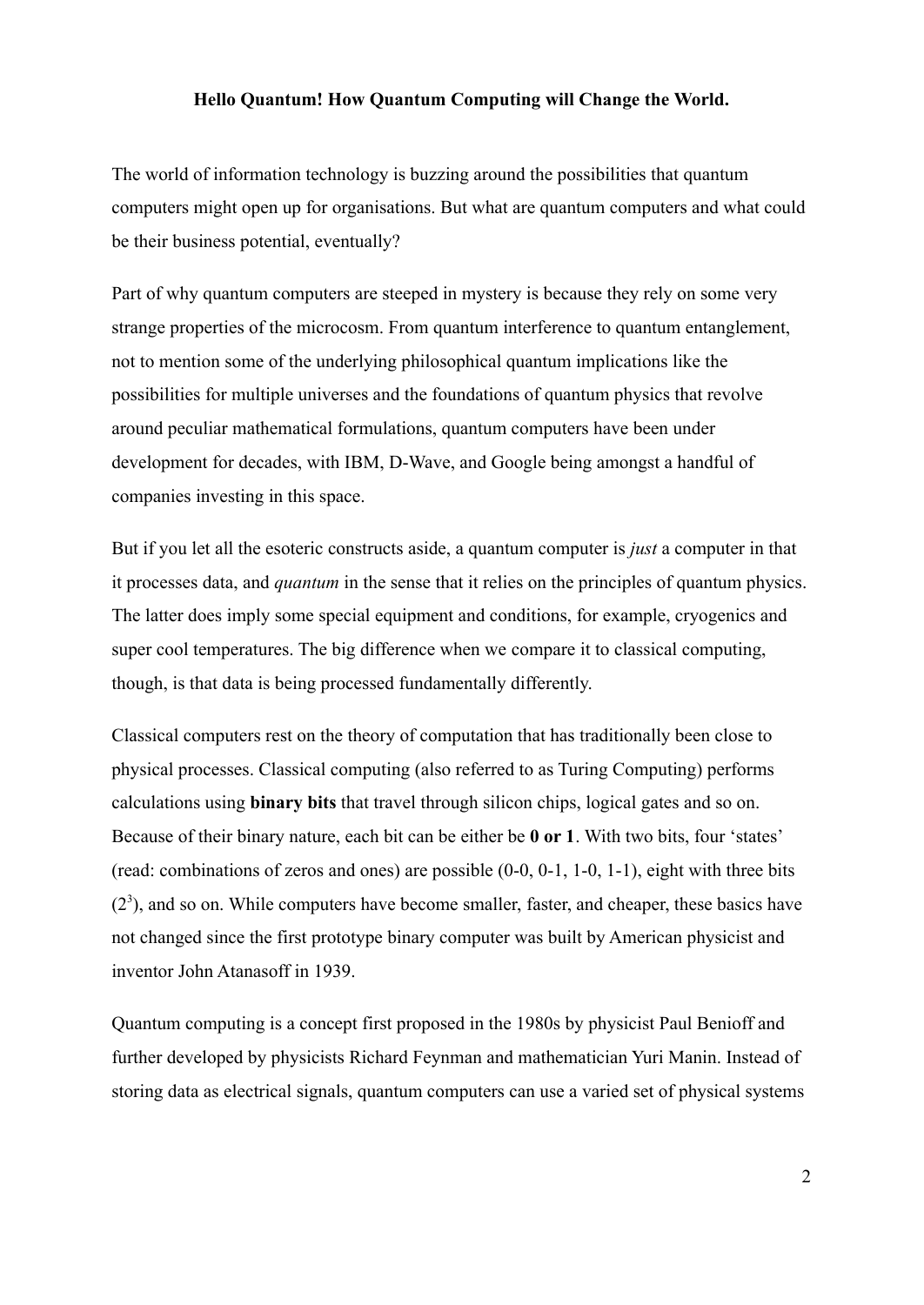in order to store data, such as electrons and photons, which can be engineered to encode information in multiple states. To achieve this, quantum computing uses **quantum bits**, more commonly referred to as qubits. Unlike an ordinary bit, a qubit can be **both 0 and 1** in some linear combination of the two states (a phenomenon known as superposition). With quantum computing, this means that two qubits can be in the four states mentioned above (0-0, 0-1, 1-0, 1-1) but *at the same time.* This simultaneity is the key that unlocks the power of quantum computers and constitutes a rather radical difference (Rossi et al., 2019). The states that become possible in a quantum computer are represented by a  $2<sup>n</sup>$  expression. With three qubits, it's eight at the same time, and so forth. Google's Sycamore ran on 53 qubits (one failed as there were 54 on the chip) – yielding  $2^{53}$  states simultaneously. This resembles more than 9 quadrillion states at once, or a 9 followed by 15 more digits. This notion of parallelism, physicists claim, allows a quantum computer to work on millions of computations at the same time, while a desktop pc, or even a powerful supercomputer, works on the principle of going through its computations one after the other.

The implications are hard to imagine, but the following example by Braga (2017) helps understand how this makes a fundamental difference to how data is processed. If we marked a page in a library book with an X, and asked a traditional computer to find it, it would scan each page of each book, one at a time, until it discovered the X. Across multiple libraries, this would of course take a very long time. Days, months, possibly much longer. Quantum computing, however, can scan all of the books, and all of the pages, at the same time, and find the X in seconds. However, this is not easy to achieve and subtle techniques are required even to achieve superposition, for example through lasers. And even when this superposition is actually achieved, it is difficult to maintain it as the qubits are in a really fragile state and require special treatment. The quantum activity, for instance, can only happen at extreme temperatures. The chip, although no larger than a usual chip, is housed and protected in a comparatively large, so-called supercool chamber that is physically kept at very close to 'absolute zero' (-273 Celsius) - the coldest sustained temperature achieved in the universe. Any slight disturbance means that the qubits lose their superposition and therefore their capacity to process data in this unique way.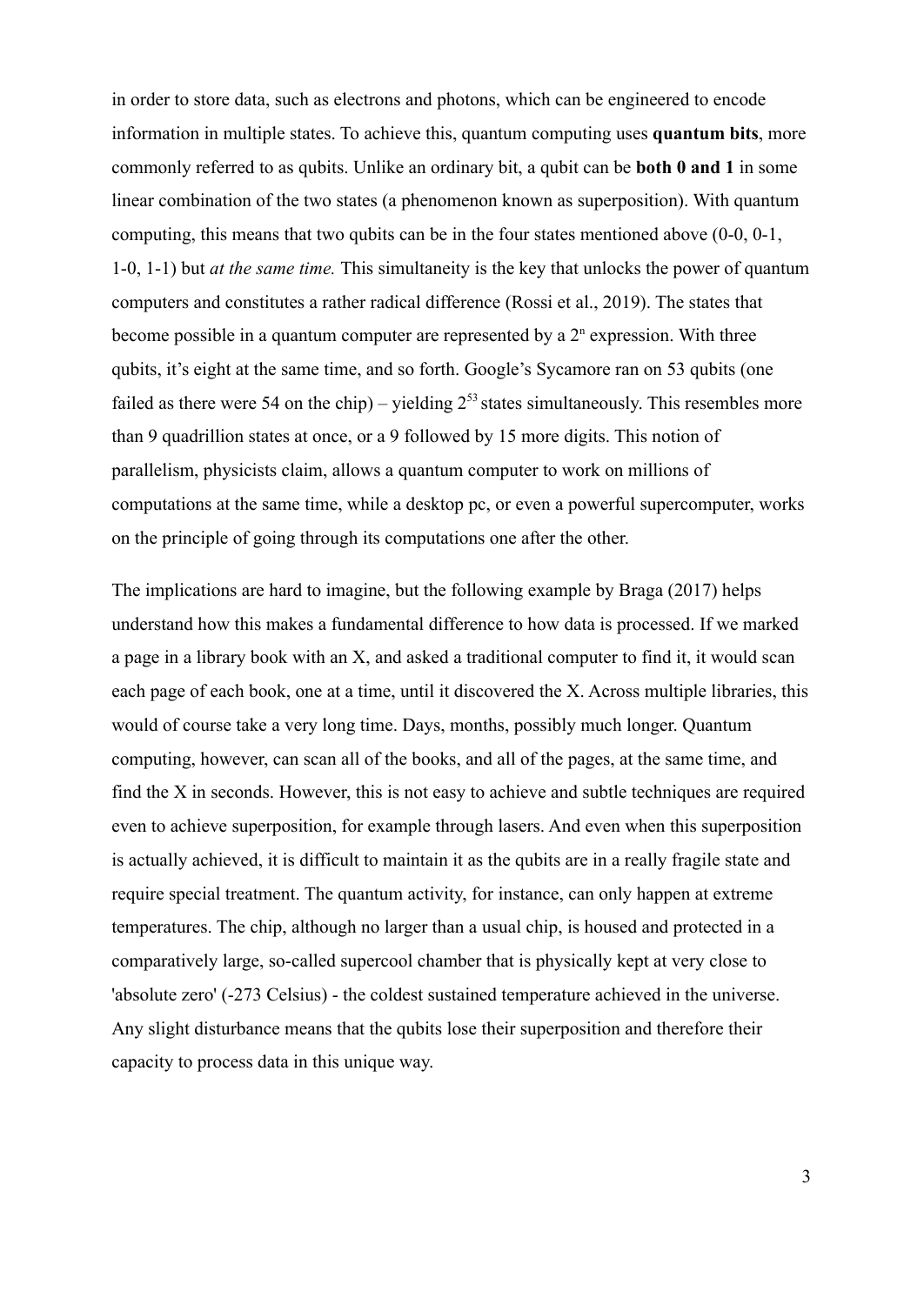With these conditions in mind, it is important that we stress that quantum computing changes the mode of computation completely. With quantum computing, "things" (e.g., algorithmic processes and the types of problems tackled) become radically different and therein lies the capacity of its immense computational power. It has already been showcased in 2019 that Google was able to achieve a phenomenon known as *quantum supremacy*; this is when quantum computers perform calculations that are beyond the reach of classical supercomputers. In this case, Google used a 54-qubit chip (the above mentioned Sycamore) to perform a calculation that would have taken a classical supercomputer 10,000 years to complete. It is precisely this incredible difference in the level of computation that has created the excitement about the future potential of quantum computers.

But beyond complex molecular simulations and mathematical calculations, what could be some of the real-world practical uses and business applications of quantum computing?

## Quantum Problems and Solutions

There are multiple arenas where quantum computing will be employed, and we could not possibly envision or list all of them today. We can, however, speculate about a) various "problem types" quantum will approach differently, b) think about "humanitarian use-cases" too wicked for traditional computing to solve - that quantum computers will be able to attack, and c) envision "organizational use-cases" that traditional computing has been unable to crack. We illustrate the advancements through their impact on the energy sector (companies in the business related to the production and supply of energy) in order to provide more tangible examples and to showcase how quantum computing will become useful. In Table 1, we outline further examples.

### Quantum Optimization

While the meaning of "optimization" in IT discussions is rarely defined, there seems to be consensus on what it actually means. When authors talk about business process optimization or optimization algorithms (Hu et al., 2019) or about the optimization or redesign of existing services (Harmon et al., 2016), they all broadly refer to finding the "most appropriate ways of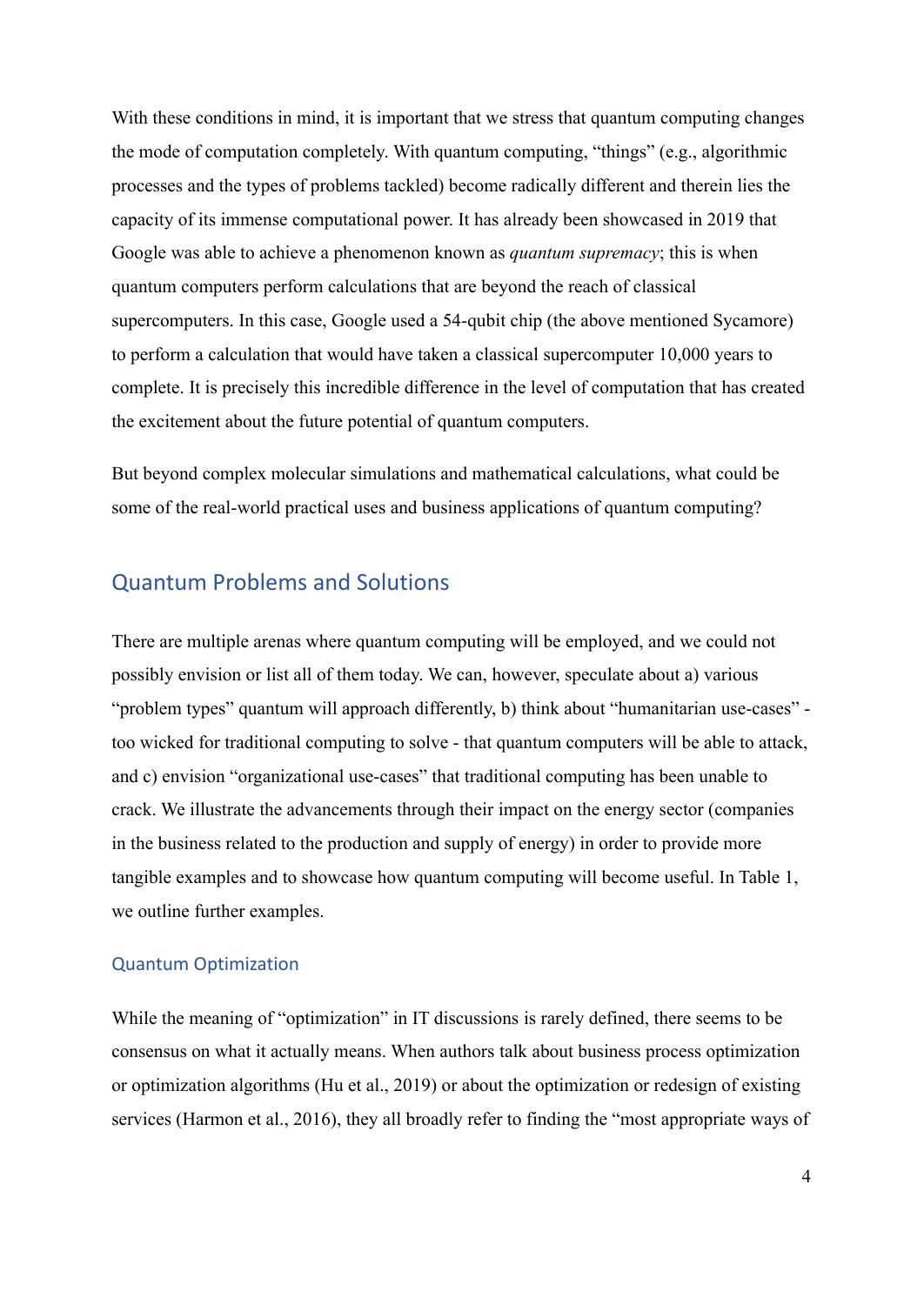meeting the technological and informational needs of an organization, with the main objective of assisting it in the generation of value in a sustainable way" (Heflo, 2021).

While this perspective positions IT optimization as an organizational practice that extends beyond issues of a technological nature, technology itself remains the key enabler. Optimization algorithms, for instance, are used to deal with scientific and mathematical optimization problems (e.g., solving "satisfiability" problems in computer science, or finding the equilibrium (folded) configuration of proteins in biology; Young, 2016). Some problems are complicated, but clever algorithms, although throttled by hardware constraints, can solve them. Others, though, are so complex that traditional computers are not effective (or efficient) at optimizing and solving them, and where quantum will make a real difference. The library problem above, despite being largely unrealistic, is one such example. Yet, one can consider current computational approaches that are stretched to their limits and where quantum computing might help us push new frontiers. For example, researchers are pushing the agenda of computational prediction of clinical drug combinations against cancer. The aim is to "develop computational methods that can identify promising drug combinations before experimentally testing them" (Ling and Huang, 2020). But with so many drugs available, the permutations allow several thousands of combinations to be tested. This is a remarkable approach to a persistent health problem wherein quantum computers might one day give us a significant advantage.

In the *energy sector*, one utility optimization scenario is that of prevention and timely resolution of utility service outages. In a traditional computing setting this is currently held back by limitations to the ability to process data in a sufficiently quick and timely manner. Quantum computing contributes to solving the problem by providing a mode of computation that can turn outage management from a reactive exercise (detect and fix outages) to a more proactive exercise. It enhances the ability to prevent outages by processing information about the quality and state of the grid and key risk factors thereby aiding in making recommendations for how to maintain and service the grid. These key risk factors may range from external and impossible to control (such as weather, supply chain of key maintenance material) to maintenance issues (such as material exhaustion and age of utility poles). The result of this would include ensuring both a better customer experience (customer risk is

5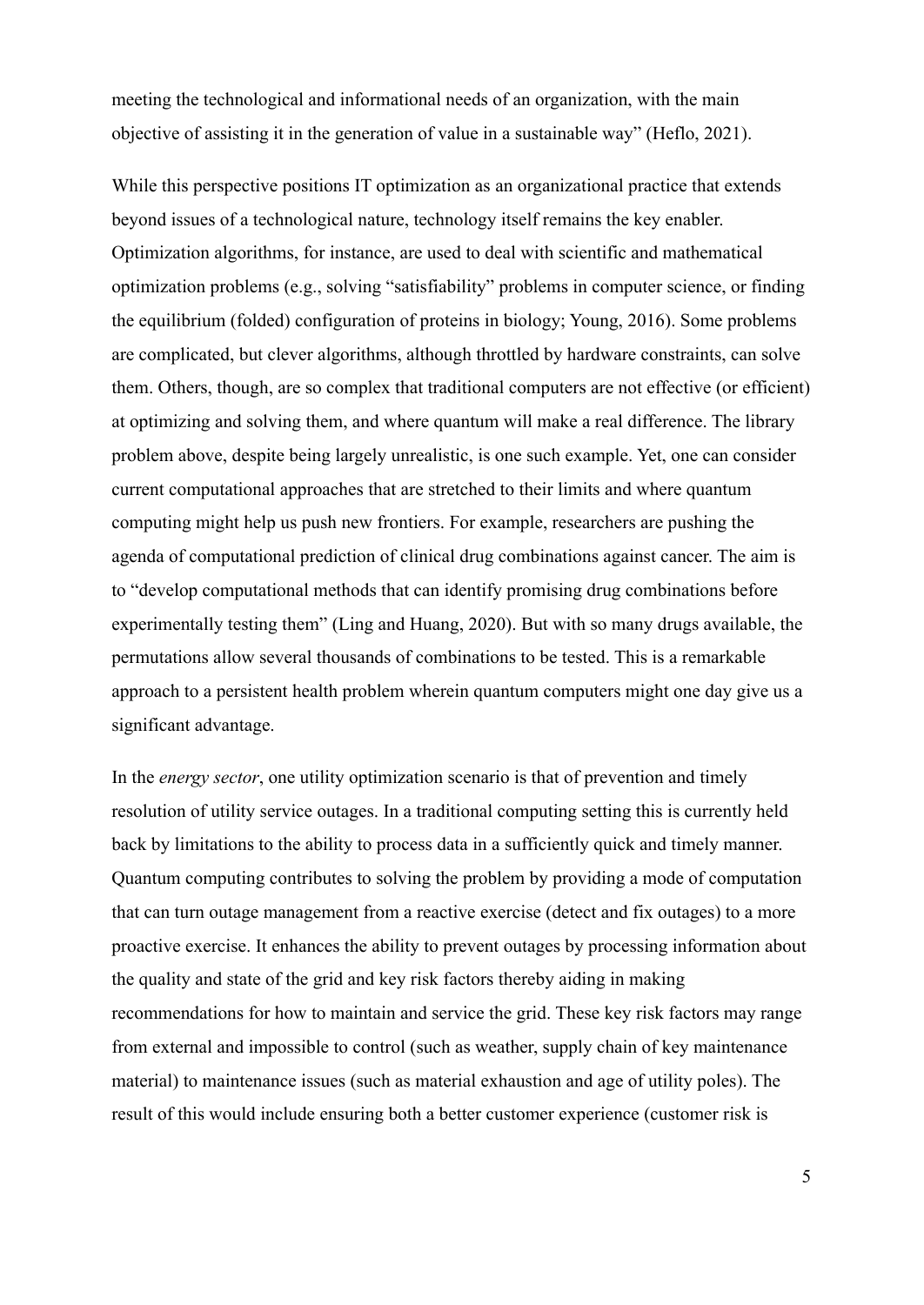reduced, as outages can be truly detrimental to core services such as some in-home medical devices), increased crew safety and assurance of revenue (since utility services can more reliably be provided to – and thereby billed - to the customer).

#### Quantum AI/ML

Artificial intelligence and machine learning have certainly come a long way in the recent past, but these advances will pale in comparison to quantum-enhanced machine learning. Quantum artificial intelligence (QAI) will improve computational tasks within artificial intelligence, including sub-fields like machine learning. While today's machine learning algorithms are used to compute immense quantities of data, these complicated processes take time (Schuld et al., 2015). Quantum machine learning will improve computational speed and data storage, and help tackle computationally difficult subroutines done by algorithms in a program. Such Quantum AI/ML approaches will be much more efficient than classical AI algorithms, for instance those used in computer vision, natural language, and robotics (Sgarbas, 2007).

The *energy sector* offers both humanitarian and organizational use-cases. There is potential to offer global air quality benefits by using AI and ML to effectively transition to renewable energy sources. Not only would this mean improved demand forecasting and asset management, but also improved understanding of the renewable energy sources. For example, forecasting what is available from renewable energy sources such as wind turbines and solar panels requires producing long-term weather predictions and knowledge of how that weather will interact with the installed equipment. Additionally, by conducting so called energy balancing an energy utility can quantify and account for how much and where energy is drawn by mapping (including rendering and re-rendering usage on energy infrastructure maps) and analyzing all known nodes in a dynamic utility network. By conducting this computing and analysis – and for example comparing it to expected (and billed for) energy consumption – different types of energy 'leakages' or 'black holes' can be identified. These 'holes' in a grid may have a wide range of root causes, such as undetected malfunctioning equipment or even as malicious as energy theft. By continuously learning what energy usage is expected on the grid, any suspicious (unidentified) energy draw can be closer investigated.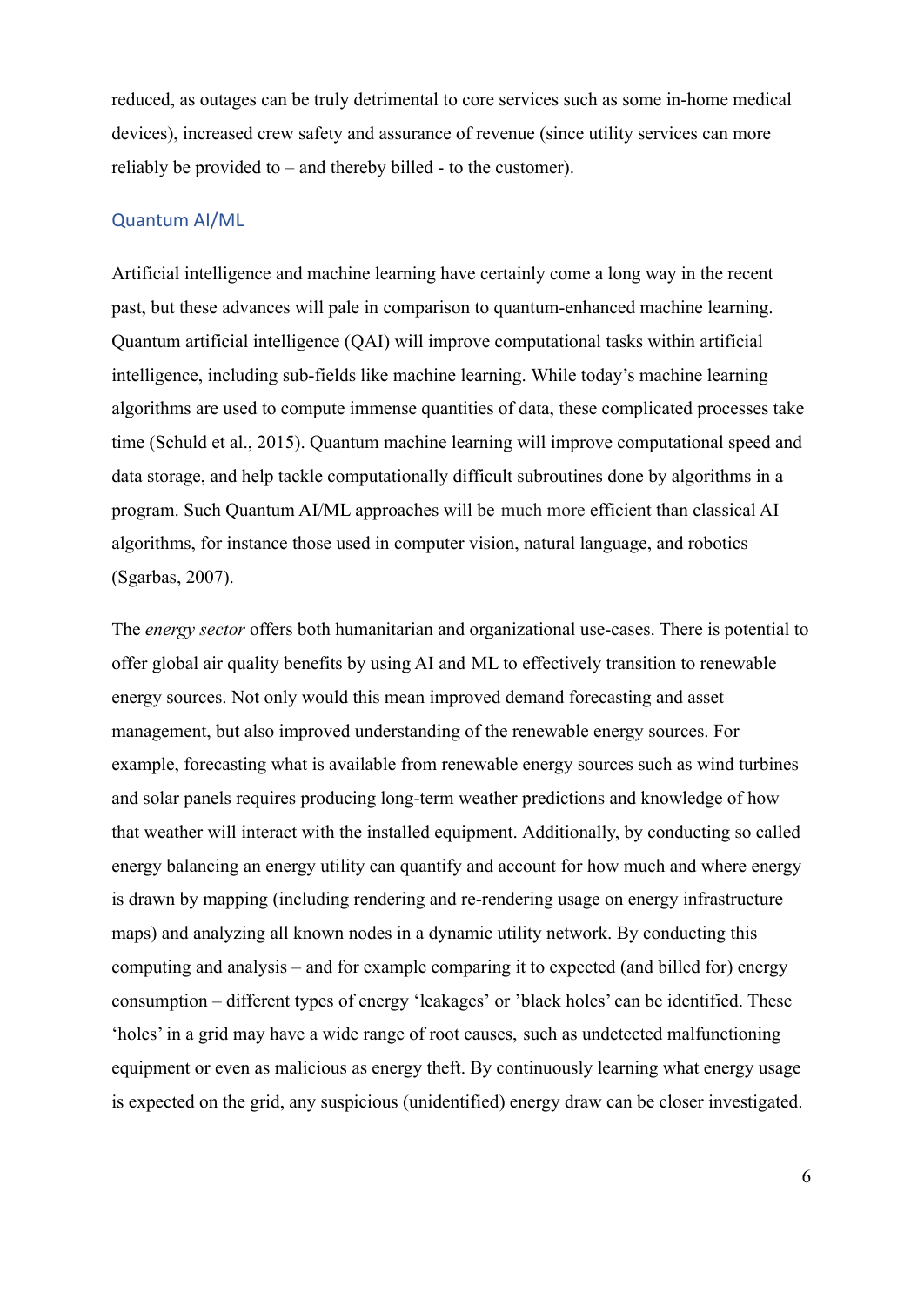This aids in both improving safety, providing revenue assurance, optimizing the grid for inefficiencies, taking a sustainable approach to it and, by extension, making it possible to keep utility rates lower by lowering cost.

#### Quantum Simulation

Computer simulations rely on mathematical modelling to predict the behaviour of or the outcome of actual or potential real-world systems or scenarios (e.g., in climatology, biology, manufacturing, health care). Simulations can be used to explore and to estimate the performance of systems too complex for analytical solutions (Strogatz, 2007).

Importantly, quantum simulators are not the same as simulations with quantum computers. The former simulates a quantum effect and quantum dynamics, whereas the latter deploy quantum computers to solving a wider range of simulation problems. For instance, current computational chemistry methods rely heavily on approximation, since the exact equations cannot be solved by classical computers. Quantum computing, though, will be able to model and simulate molecules over longer timescales, which will hopefully lead to life-saving drug discoveries and faster development of pharmaceuticals (Gil et al., 2018).

In the *energy sector*, contributions can be made toward slowing climate change by reducing greenhouse gas emissions through facilitating the transition to electric vehicles. This transition requires not only understanding of the technology and infrastructure required to provide the energy, but simulations to aid in understanding local and distributed population density, travel patterns and dynamically account for an ever evolving technology of EVs (including how far you can drive on a charge) to appropriately plan for and install charging stations. Further, utility demand-side management entail planning, implementing, and monitoring activities meant to encourage consumers to modify the amount of energy they use and the pattern of usage (for example slightly shifting timing of private energy use, such as the 'TV pickup' – the significant energy draws that happen during television commercial breaks). Demand-side management can be greatly aided by running advanced simulations, analyzing and predicting outcomes of different scenarios where effective demand management can be conducted. By balancing out the demand over the day, and the days of the week, cost can be kept down since utilities do not have to buy peak demand power boosts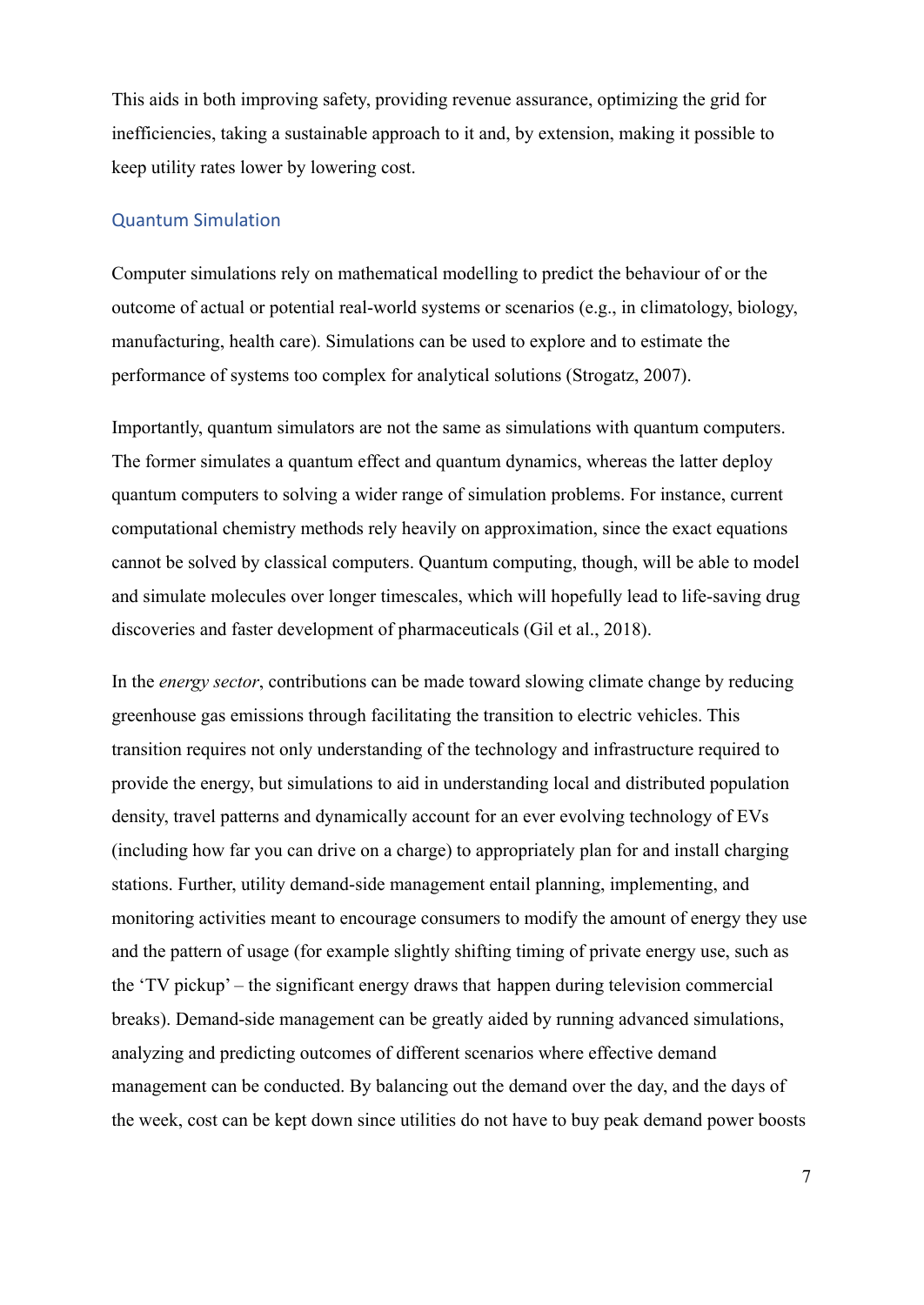from other jurisdictions (this holds true even if the total amount used stays the same over a comparable length of time, and only the timing of when it is used is shifted).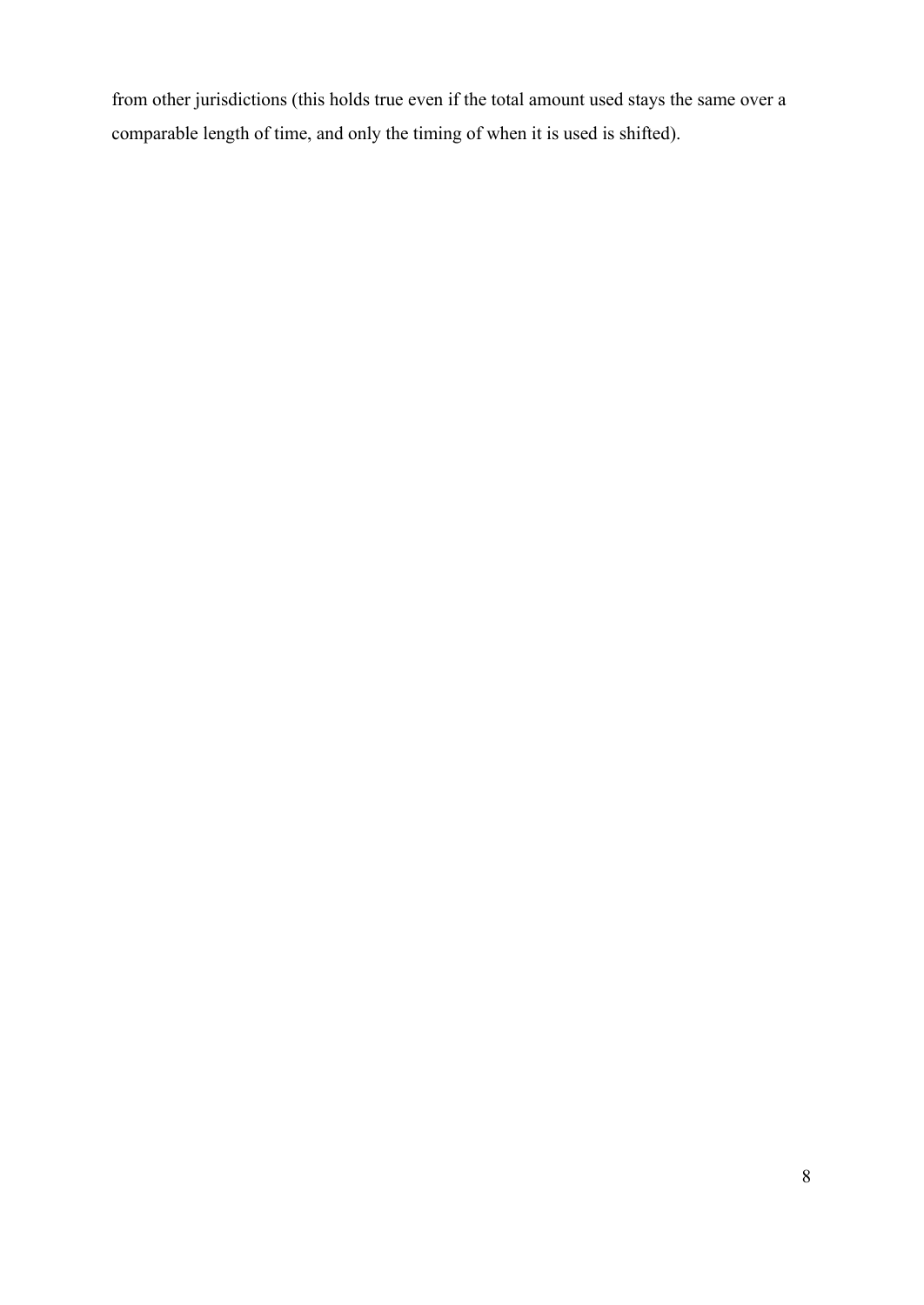# **Table 1: Quantum Problems and Use-Cases**

| <b>Problem Type</b>                                                                                                                                                                                                                                                                                                                                                          | <b>Humanitarian Use-Case</b>                                                                                                                    | <b>Organizational Use-Case</b>                                                                                                      |
|------------------------------------------------------------------------------------------------------------------------------------------------------------------------------------------------------------------------------------------------------------------------------------------------------------------------------------------------------------------------------|-------------------------------------------------------------------------------------------------------------------------------------------------|-------------------------------------------------------------------------------------------------------------------------------------|
| Optimization<br>Traditional computing:<br>Currently held back by data<br>processing abilities.<br>Quantum computing:<br>Will solve problem by<br>providing a mode of<br>computing that allows for<br>sufficiently fast processing.                                                                                                                                           | Utilities: Resolve energy-poverty for<br>1.2 billion people in the world who<br>have little or no access to electricity.                        | Utilities: Prevent and resolve utility<br>service outages. Improve service<br>reliability and increase customer and<br>crew safety. |
|                                                                                                                                                                                                                                                                                                                                                                              | Logistics: Reduce greenhouse gas<br>emissions by improving traffic and<br>vehicle routing.                                                      | Logistics: Enhance production and<br>distribution supply chains.                                                                    |
|                                                                                                                                                                                                                                                                                                                                                                              | Life Sciences: Expand drug<br>combinatory discoveries, speed up<br>drug fabrication and supply (e.g.,<br>COVID).                                | Chemical: Improve refining process.                                                                                                 |
| <b>AI/ML</b><br>Traditional computing:<br>Currently held back by ability<br>to learn from sufficiently large<br>and varied, often unstructured<br>data set(s).<br>Quantum computing:<br>Will solve problems by<br>providing the ability to run<br>AI/ML computing and<br>providing the increased<br>processing power required to<br>solve complex, multi-facetted<br>issues. | Utilities: Improve air quality by<br>transitioning to renewable energy<br>sources.                                                              | Utilities: Solve energy loss issues,<br>assure revenue, safety, and utility<br>rate consistency.                                    |
|                                                                                                                                                                                                                                                                                                                                                                              | Health: Predict and prevent famine                                                                                                              | Financial Services: Detect money<br>laundering and (cyber-enabled)<br>fraud.                                                        |
|                                                                                                                                                                                                                                                                                                                                                                              | Life Science: Advance cancer<br>research, develop personalised<br>medicine through full genome<br>sequencing and drug-combinatorial<br>pursuit. | Pharmaceutics: Enhance clinical<br>trials.                                                                                          |
| <b>Simulation</b><br>Traditional computing:<br>Currently held back by the<br>inability to run many complex,<br>simultaneous simulations to<br>land on (dynamic)<br>recommendations within a<br>reasonable time.                                                                                                                                                              | Utilities: Contribute toward slowing<br>climate change through facilitating<br>the transition to electric vehicles.                             | Utilities: Simulate energy demand to<br>reduce the load on the system and<br>minimize the need for expensive<br>peak usage.         |
|                                                                                                                                                                                                                                                                                                                                                                              | Life Science: improve drug<br>discovery and accelerate safety and<br>efficacy verification                                                      | Manufacturing: Advance materials<br>discovery, improve manufacturing<br>processes                                                   |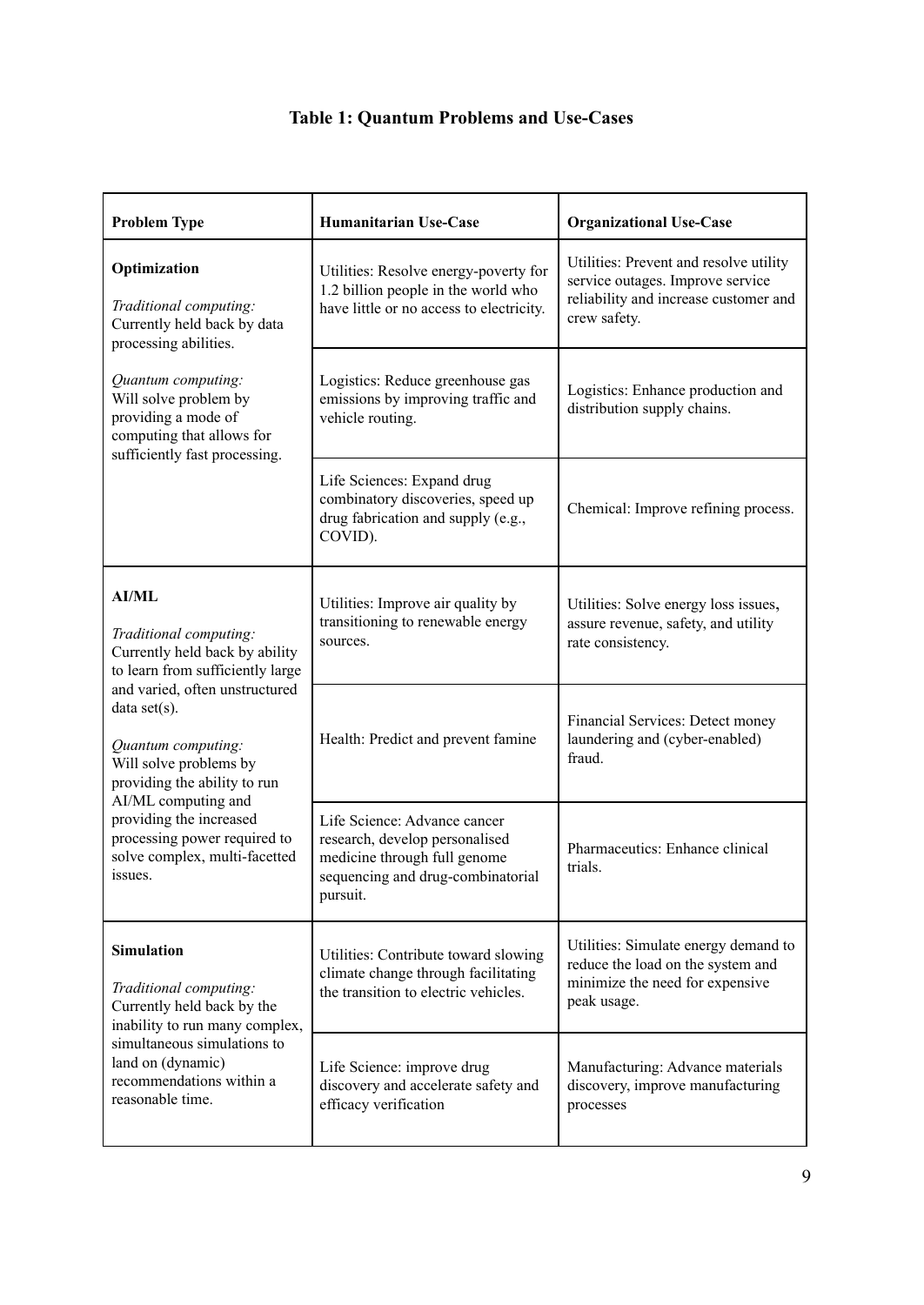| <i><u>Ouantum computing:</u></i><br>Will solve problem by<br>overcoming both the<br>complexity and the time<br>challenge associated with<br>traditional computing. | Simulate and improve disaster<br>readiness, recovery and management<br>(e.g., earthquake, flooding,<br>pollution). | Financial Services: Improve<br>derivatives pricing |
|--------------------------------------------------------------------------------------------------------------------------------------------------------------------|--------------------------------------------------------------------------------------------------------------------|----------------------------------------------------|
|--------------------------------------------------------------------------------------------------------------------------------------------------------------------|--------------------------------------------------------------------------------------------------------------------|----------------------------------------------------|

# **Conclusion**

Quantum computing is seen as a silver bullet for many humanitarian and organization problems, particularly those require significant advancements in IT optimization, AI/ML and simulation. Despite significant quantum improvements in recent years, though, quantum computing is still in its infancy. Among other needed improvements are qubits themselves, which need to be much more reliable for wider applications.

However, recent advancements suggest that the future is bright for quantum computers. Google's recent proof-of-concept of quantum supremacy solved a mathematic equation in just under 3.5 seconds. Supercomputers, Google claimed, could not complete in under 10,000 years. Hartmut Neven, founder and manager of the Quantum Artificial Intelligence lab, a joint initiative of NASA, Universities Space Research Association, and Google, likens Google's breakthrough to a Sputnik moment, and Google CEO Sundar Pichai compared it to the first airplane flight of the Wright brothers in 1903. The plan did not fly far or for a long time, but the fact that it went airborne was proof that flying a plane was really possible. The realization of air-travel, much like the widespread use of quantum computing will be years before it can fulfill its potential.

In anticipation, many of the use-cases envisioned today are perhaps "low-hanging fruit"; however, not in the usual metaphoric sense that they are obvious and easy to solve. On the contrary, they are among the most obvious, hardest, and most important problems that today's supercomputers just cannot solve. They are the ones we should pick first.

That having been said, the quantum race is a dangerous one, as not all use-cases will contribute positively to solving big problems. As with all emerging technologies (Baccarella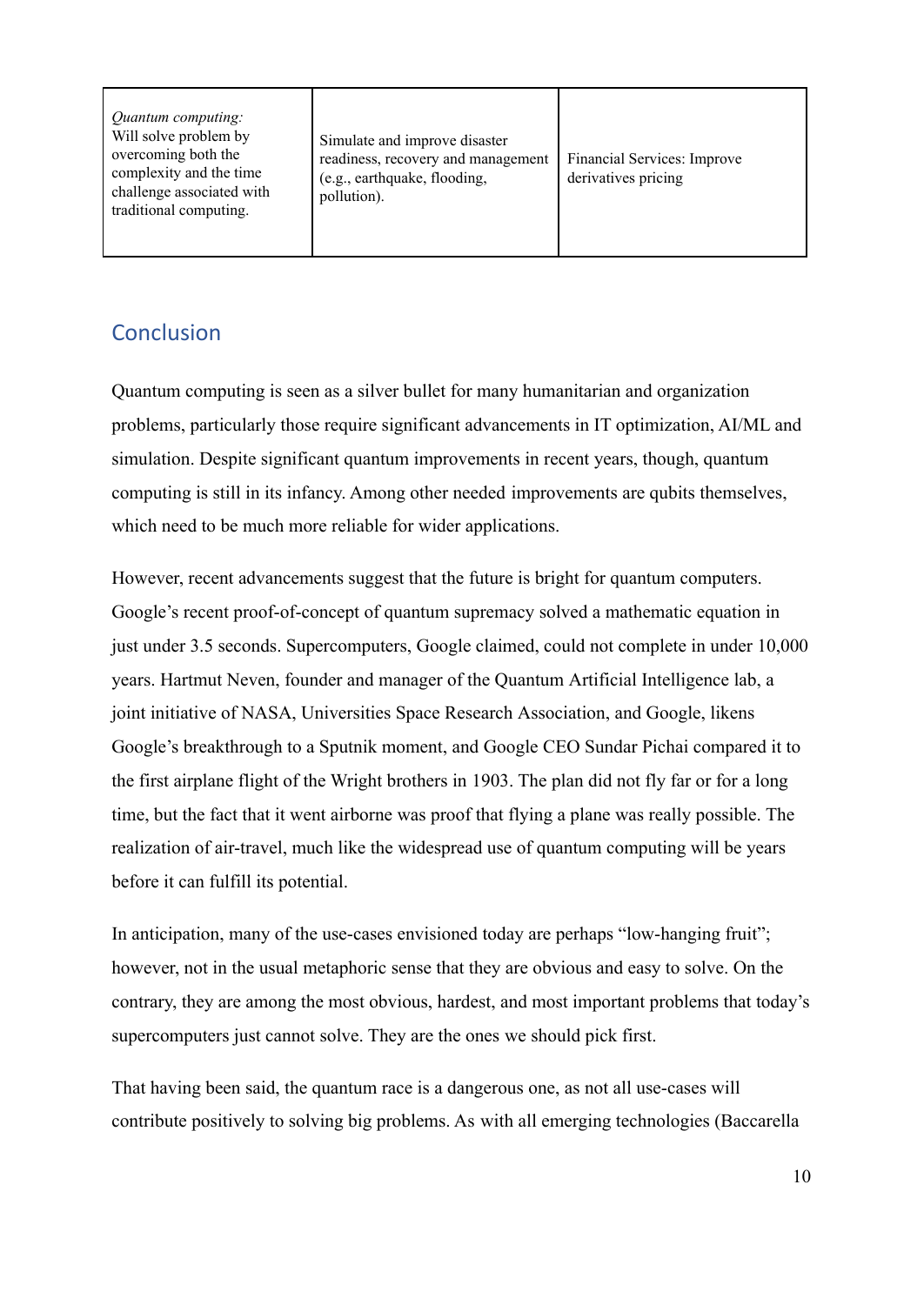et al., 2018, 2020), there is a dark side to quantum computing, too. In the wrong hands, some warn, the sheer power of quantum can cause equally big problems as it can solve, for instance brute force attacks that will break any code and defeat the encryption keys that protect our data. Some even fear that quantum power could render communications and e-commerce as insecure as if they weren't encoded at all (Denning, 2019).

As one would expect, achieving all this requires multi-million-dollar investments that only a few promising companies have been able to attract. Expecting any significant desktop-based leap for a commercially available quantum computer at a reasonable price is a scenario for an unknown number of years. But, as Roy Amara, the late American researcher, scientist, and futurist reminds us, people tend to overestimate the effect of a technology in the short run and underestimate the effect in the long run. It is with this perspective in mind that we should all be excited about a quantum future in which the quality of life for people around the world will be dramatically improved – eventually.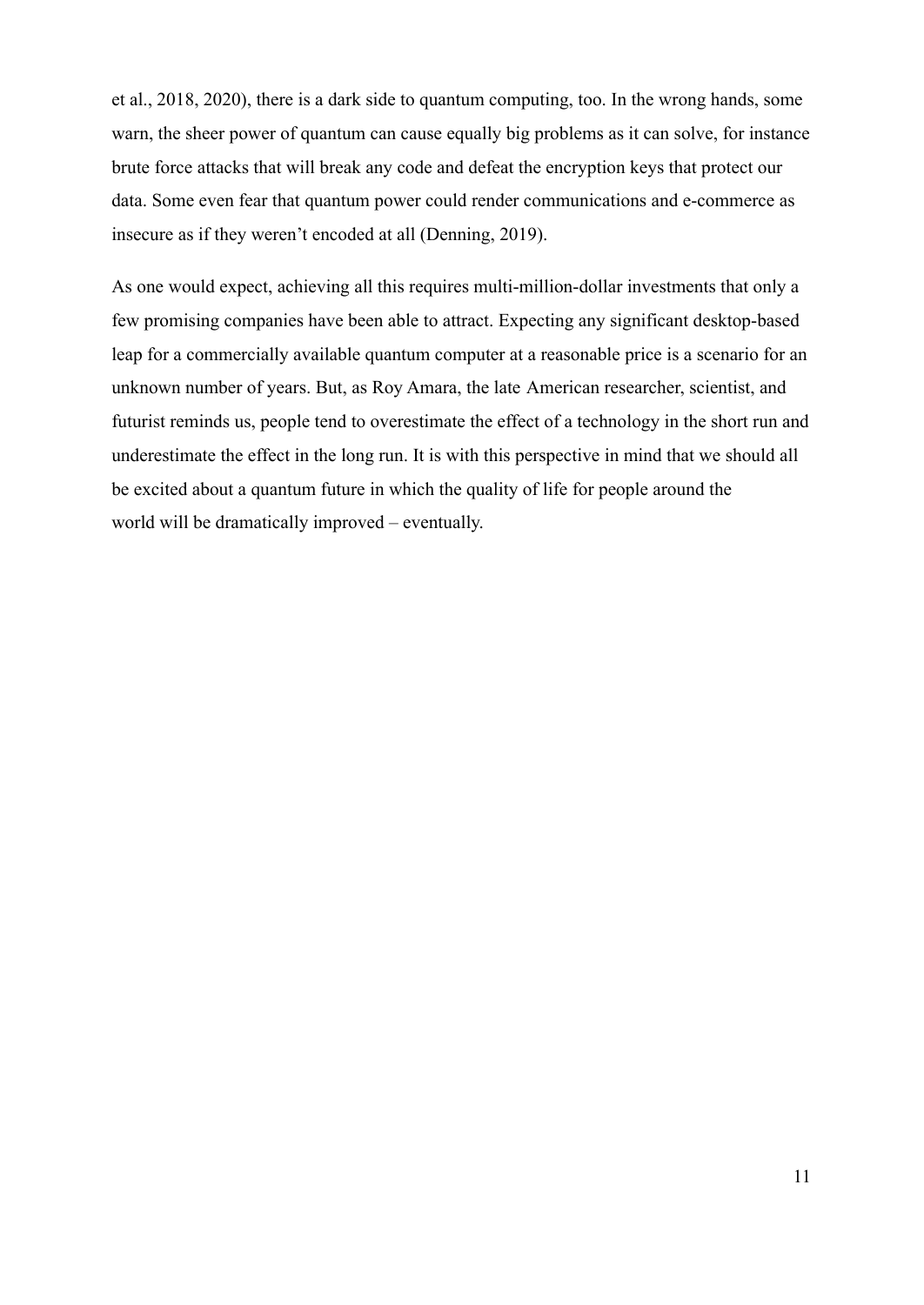### Bios:

**Dionysios S. Demetis** is an associate professor (senior lecturer) of management systems at the Hull University Business School. He holds a Ph.D. in anti-money laundering and information systems from the London School of Economics and his research concentrates around systems theory, anti-money laundering and cybersecurity. Dionysios is a co-chair of the International Security Conference in Las Vegas, NV, and a senior editor at the *Journal of Information Systems Security*. Contact him at d.demetis@hull.ac.uk.

**Jan Kietzmann** researches Management Information Systems and Innovation at University of Victoria, Victoria, BC, Canada. He is also an Associate Editor with Business Horizons. His research focuses on organizational and social perspectives related to emerging technologies. He received the Ph.D. degree in Innovation and Information Systems from LSE. Contact him at jkietzma@uvic.ca.

**Theresa Eriksson** is a Ph.D. student at Luleå University of Technology in Sweden. She holds a Master's Degree in Informatics, with focus on software engineering. In addition to her academic pursuits, she is a business professional with strong and diverse technology program management and major events management experience. Contact her at maria.theresa.eriksson@ltu.se.

**Amir Dabirian** is currently the Vice President for the Division of Information Technology and as a Faculty Member with the Department of Marketing, California State University, Fullerton, CA, USA. He received a Ph.D. from the Department of Industrial Economics and Management, KTH Royal Institute of Technology, Stockholm, Sweden, with research interest in employer branding. Contact him at  $amir@full$ erton.edu.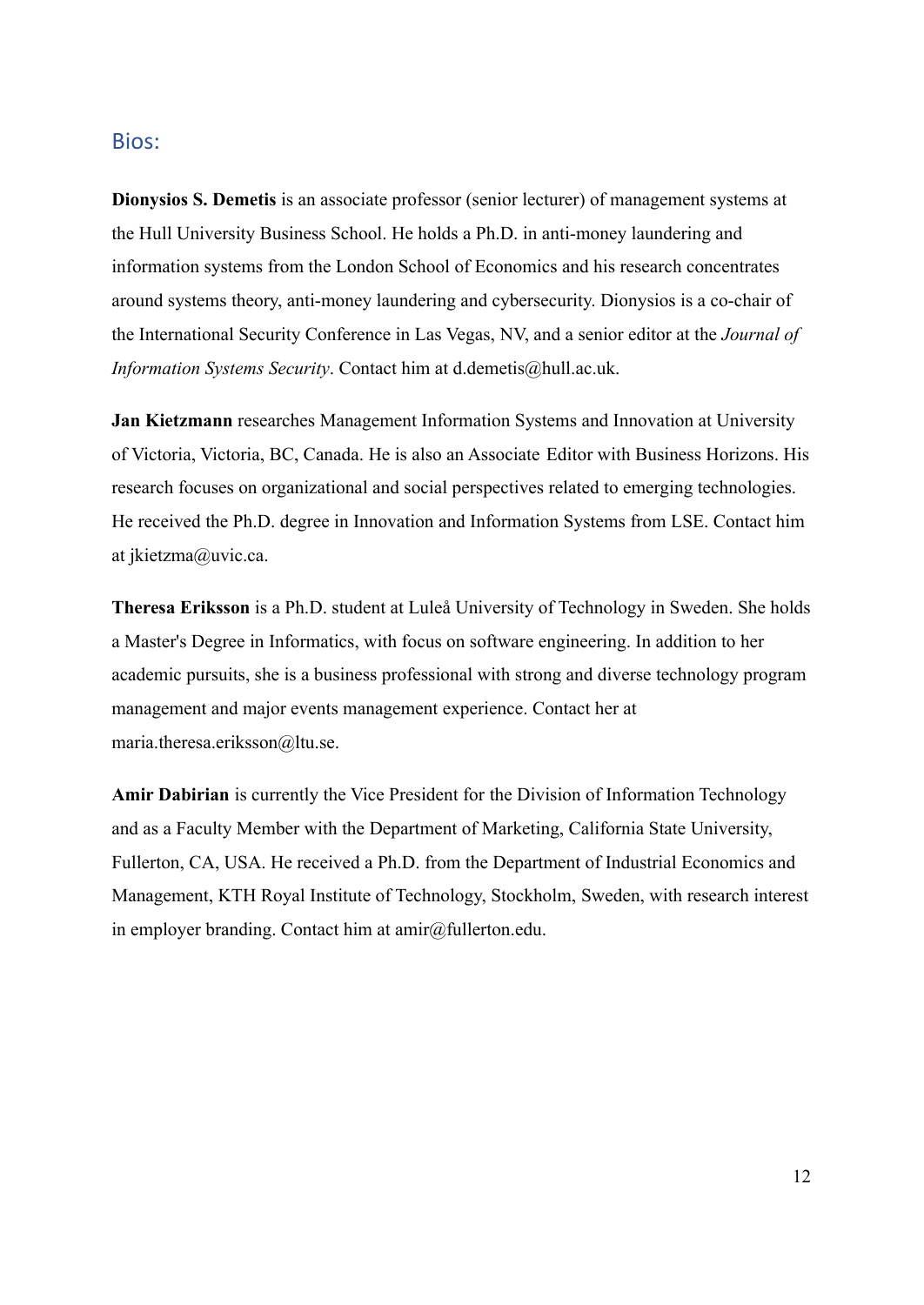## References:

Baccarella, C. V., Wagner, T. F., Kietzmann, J. H., & McCarthy, I. P. (2020). "Averting the rise of the dark side of social media: The role of sensitization and regulation." European Marketing Journal 38(1), 3-6.

Baccarella, C. V., Wagner, T. F., Kietzmann, J. H., & McCarthy, I. P. (2018). Social media? It's serious! Understanding the dark side of social media. *European Management Journal*, *36*(4), 431-438.

Braga, M. (2017) "New Canadian quantum computer called twice as powerful as last one, but what does that mean?" Canadian Broadcasting Centre,

[https://www.cbc.ca/news/technology/dwave-new-quantum-computer-twice-as-fast-so-what-1.](https://www.cbc.ca/news/technology/dwave-new-quantum-computer-twice-as-fast-so-what-1.3949886) [3949886](https://www.cbc.ca/news/technology/dwave-new-quantum-computer-twice-as-fast-so-what-1.3949886), January 25, last visited January 31, 2021.

Denning, D.E. (2019) "Is Quantum Computing a Cybersecurity Threat?" American Scientist 107(2), 83,

[https://www.americanscientist.org/article/is-quantum-computing-a-cybersecurity-threat,](https://www.americanscientist.org/article/is-quantum-computing-a-cybersecurity-threat) last visited January 31, 2021.

Gil, D., Mantas, J., Sutor, R., Kesterson-Townes, L., Flöther, F., & Schnabel, C. (2018). "Coming soon to your business: Quantum Computing. *IBM Institute for business value." IBM Research Insights, https://www.ibm.com/downloads/cas/OV1V0NLX.[dl: 29.07. 2020]*, last visited January 31, 2021.

Harmon, R. R., Bin G., and Lee, M.R. (2016) "Guest editors' introduction: IT in Smart Cities." *IT Professional* 18(4), 14-17.

Heflo (2021) "IT process optimization." <https://www.heflo.com/blog/itil/it-process-optimization/>, last visited January 31, 2021.

Hu, W., Zhipeng, F., and Ye, G. (2019) "Research on smart contract optimization method on blockchain." *IT Professional* 21(5), 33-38.